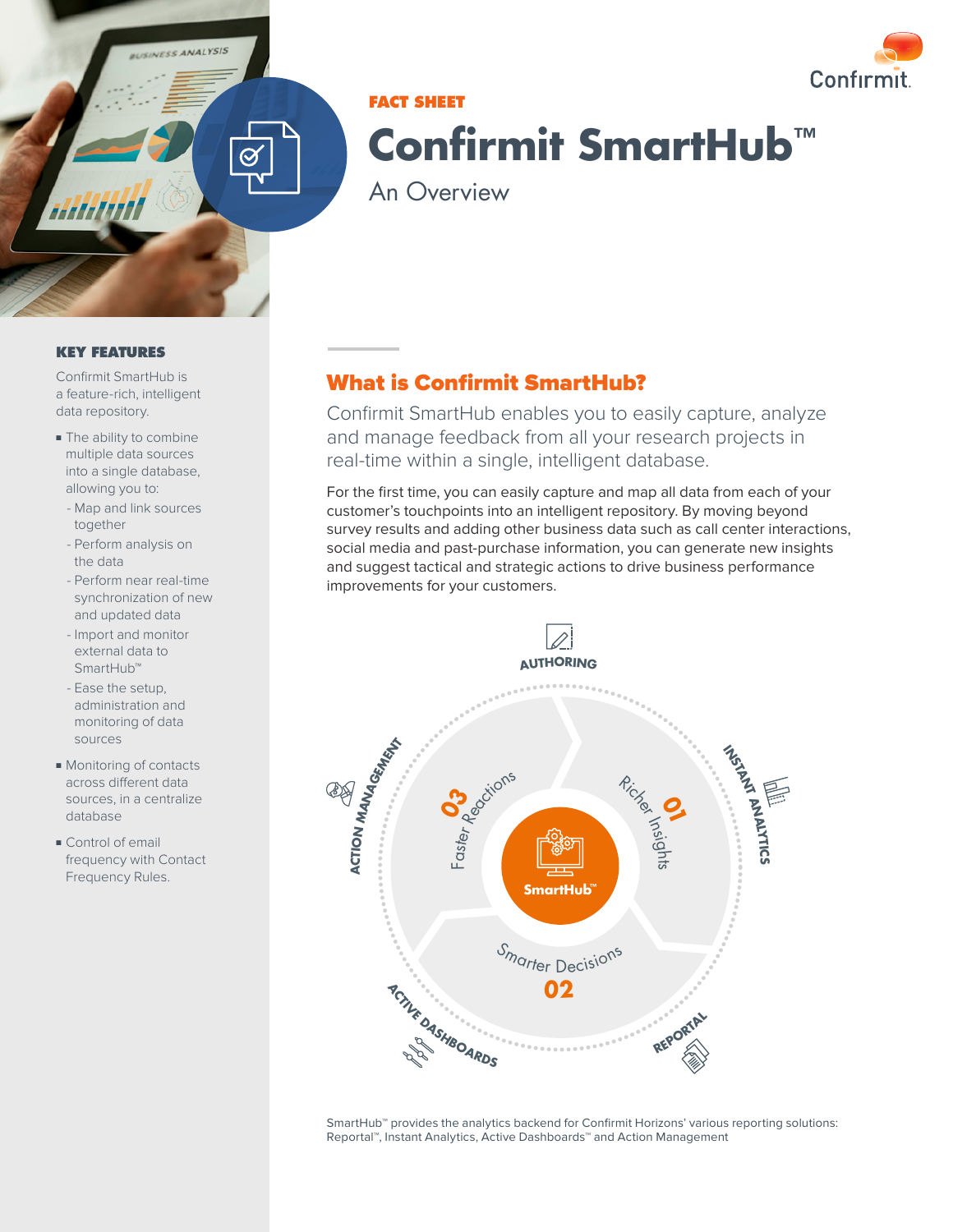# What can Confirmit SmartHub do for my Business?

Confirmit SmartHub delivers a richer view of respondents and markets by placing different types of data alongside survey data. This allows you to speed up the data management and analysis process as well as to provide context for, and add depth to, the insights you provide to your clients.



Incrementally update SmartHub with new and changed data from multiple sources in near real-time

# **01**

## **Combining Multiple Data Sources**

External data can be imported from multiple sources to Confirmit SmartHub, utilizing survey databases, custom databases or contact databases where appropriate. You can then map data sources so you can then report on and analyze them as one data set.

A key component of SmartHub is the SmartHub Loader. This component continuously monitors all data sources that have been mapped to any hub. The Loader will check for changes in schema and data. Whenever any change is detected, an incremental import of changed data/schema will start. This happens automatically, and you will always have near real-time data available for reporting and analytics without having to perform manual updates.

When importing data into the repository, the designer in SmartHub provides for easy setup, administration and monitoring of all data sources. Separate data hubs can be created for each of your customers, allowing easy segregation of client-specific research data.